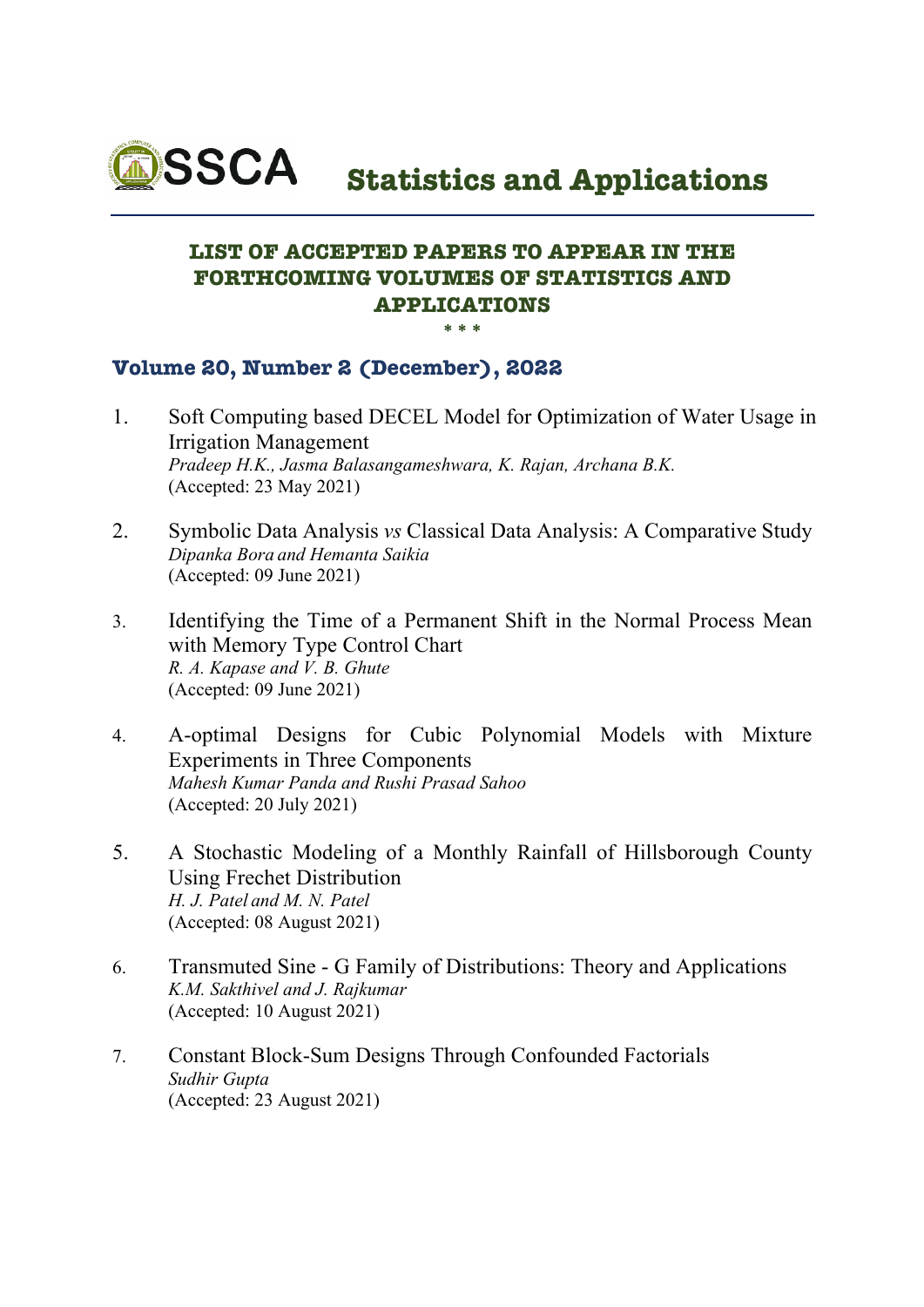- 8. Use of Change Point Analysis in Seasonal ARIMA Models for Forecasting Tourist Arrivals in Sri Lanka *B. R. P. M. Basnayake and N. V. Chandrasekara* (Accepted: 21 September 2021)
- 9. A Survey on Cyclic Solution of Block Designs *Shyam Saurabh and Kishore Sinha* (Accepted: 21 September 2021)
- 10. Robustness of Bayes Estimation of Coefficient of Variation for Normal Distribution for a Class of Moderately Non-Gamma Prior Distributions *Priyanka Aggarwal and Samridhi Mehta* (Accepted: 03 October 2021)
- 11. Almost Unbiased Dual Exponential Type Estimators of Population Mean Using Auxiliary Information *Authors: Sajad Hussain, Manish Sharma, Banti Kumar and Vilayat Ali Bhat*  (Accepted: 17 October 2021)
- 12. Theory and Applicability of the Weighted Modified Lindley Distribution *Authors: Christophe Chesneau, Lishamol Tomy and Jiju Gillariose* (Accepted: 19 October 2021)
- 13. Bayesian Credible Intervals for Generalized Inverse Weibull Distribution *Authors: Kamaljit Kaur, Sangeeta Arora and Kalpana K. Mahajan* (Accepted: 24 October 2021)
- 14. Robust Parameter Design Using 20 Run Plackett-Burman Design *Renu Kaul and Sanjoy Roy Chowdhury* (Accepted: 07 November 2021)
- 15. Inference on  $P(X \le Y)$  for Morgenstern Type Bivariate Exponential Distribution based on record values. *Authors: Manoj Chacko and Shiny Mathew* (Accepted: 18 November 2021)
- 16. Clustering using Skewed Data via Finite Mixtures of Multivariate Lognormal Distributions *Authors: Deepana, R. and Kiruthika, C.* (Accepted: 26 December 2021)
- 17. Simultaneous Testing Procedure for the Ordered Pair-Wise Comparisons of Location Parameters of Exponential Populations under Heteroscedasticity *Authors: Jatesh Kumar, Amar Nath Gill and Anju Goyal* (Accepted: 26 December 2021)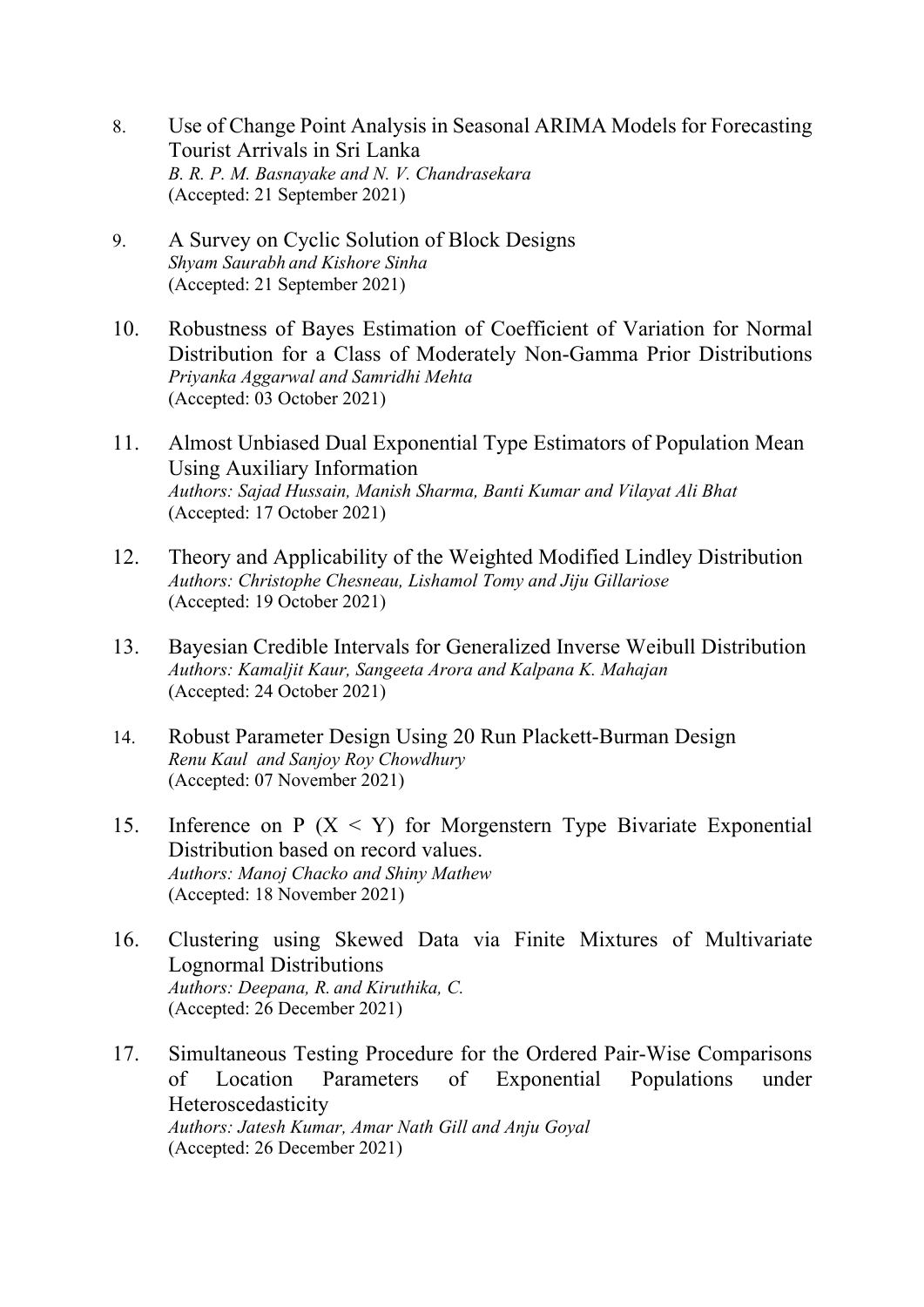- 18. Some Results of Auto-Relevation Transform in Reliability Analysis *Authors: Dileep Kumar M. and P. G. Sankaran* Accepted: 28 December 2021)
- 19. Modeling and Analysis of Competing Risks Cure Rate Regression Model with Weibull Distribution *Authors: P.G. Sankaran and Rejani P.P.* (Accepted: 30 December 2021)
- 20. Improvisation of Dataset Efficiency in Visual Question Answering Domain *Authors: Sheerin Sitara Noor Mohamed and Kavitha Srinivasan*  (Accepted: 02 January 2022)

## **FURTHER FORTHCOMING ACCEPTED PAPERS**

- 1. Statistical Model for Brand Loyalty and Switching *Authors: Kumaraswamy Kandukuri and Bhatracharyulu N.Ch.* (Accepted: 06 January 2022)
- 2. Calibration Estimator in Two Stage Sampling Using Double Sampling Approach when Study Variable is Inversely Related to Auxiliary Variable *Ankur Biswas, Kaustav Aditya, U.C. Sud and Pradip Basak* (Accepted: 20 January 2022)
- 3. Regular Group Divisible Designs Using Symmetric Groups *Authors: Shyam Saurabh and Kishore Sinha* (Accepted: 20 January 2022)
- 4. New Intervention Based Exponential Model with Real Life Data Applicability *Authors: Vilayat Ali Bhat and Sudesh Pundir* (Accepted: 13 February 2022)
- 5. Estimation of AUC of Mixture ROC Curve in the presence of Measurement Errors *Authors: G. Siva and R. Vishnu Vardhan*  (Accepted: 18 March 2022)
- 6. Evaluating Batsman using Survival Analysis *Authors: Parag Shah, R.D. Chaudhari and M.N. Patel*  (Accepted: 19 March 2022)
- 7. Discrete Harris Extended Weibull Distribution and Applications *Authors: Sophia P. Thomas, Lishamol Tomy and K.K. Jose*  (Accepted: 19 March 2022)